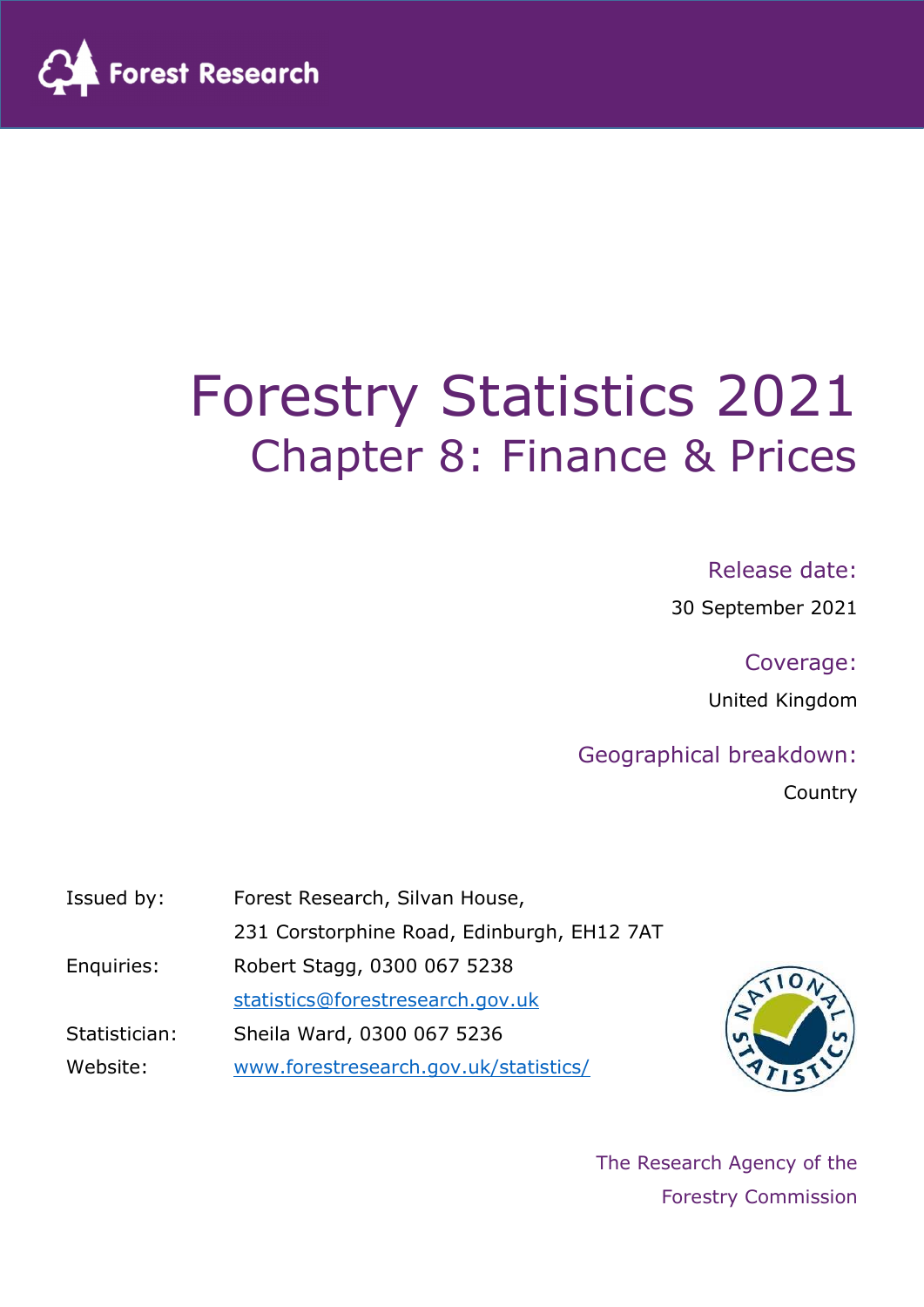Forest Research is the Research Agency of the Forestry Commission and is the leading UK organisation engaged in forestry and tree related research.

The Agency aims to support and enhance forestry and its role in sustainable development by providing innovative, high quality scientific research, technical support and consultancy services.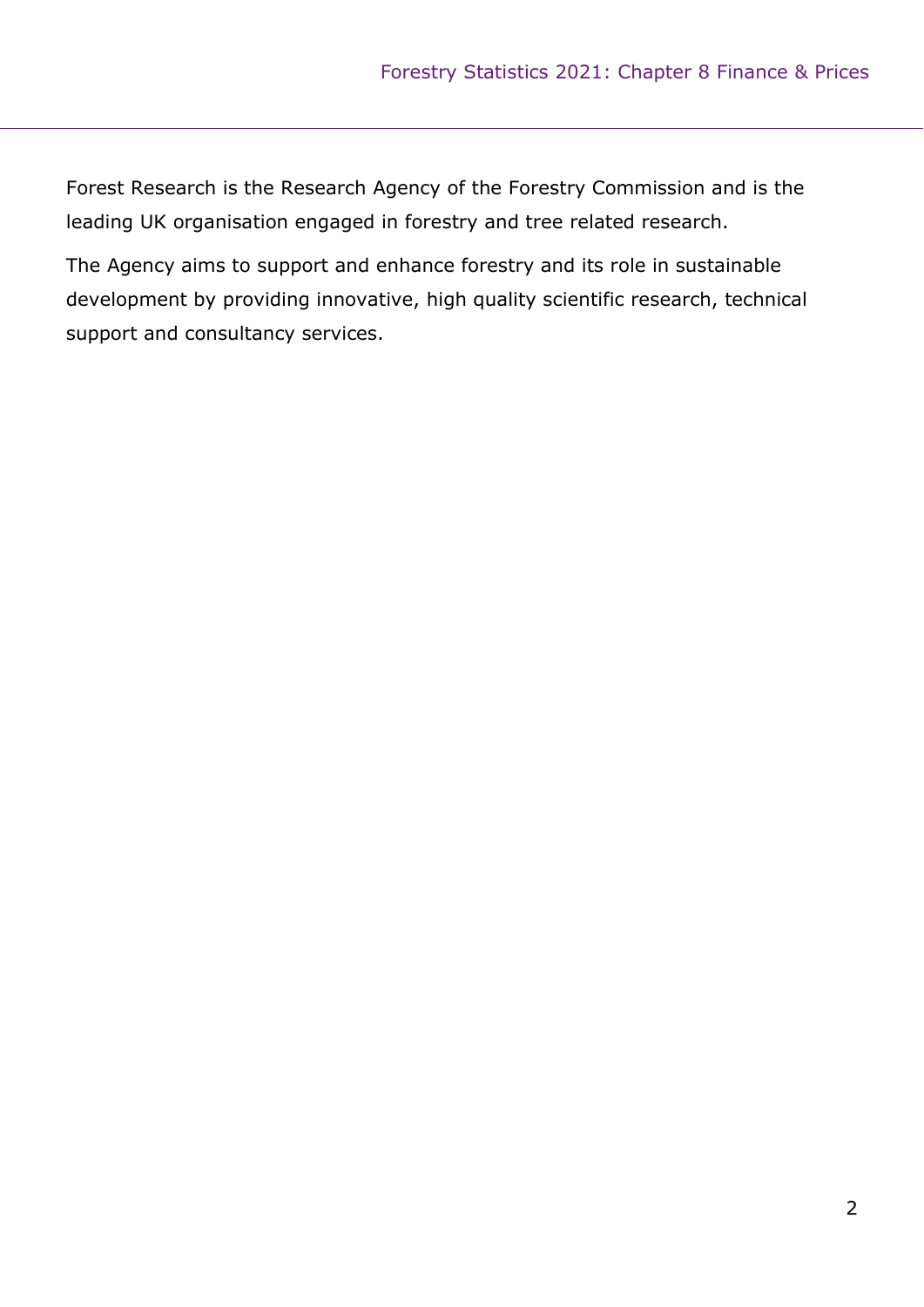## Contents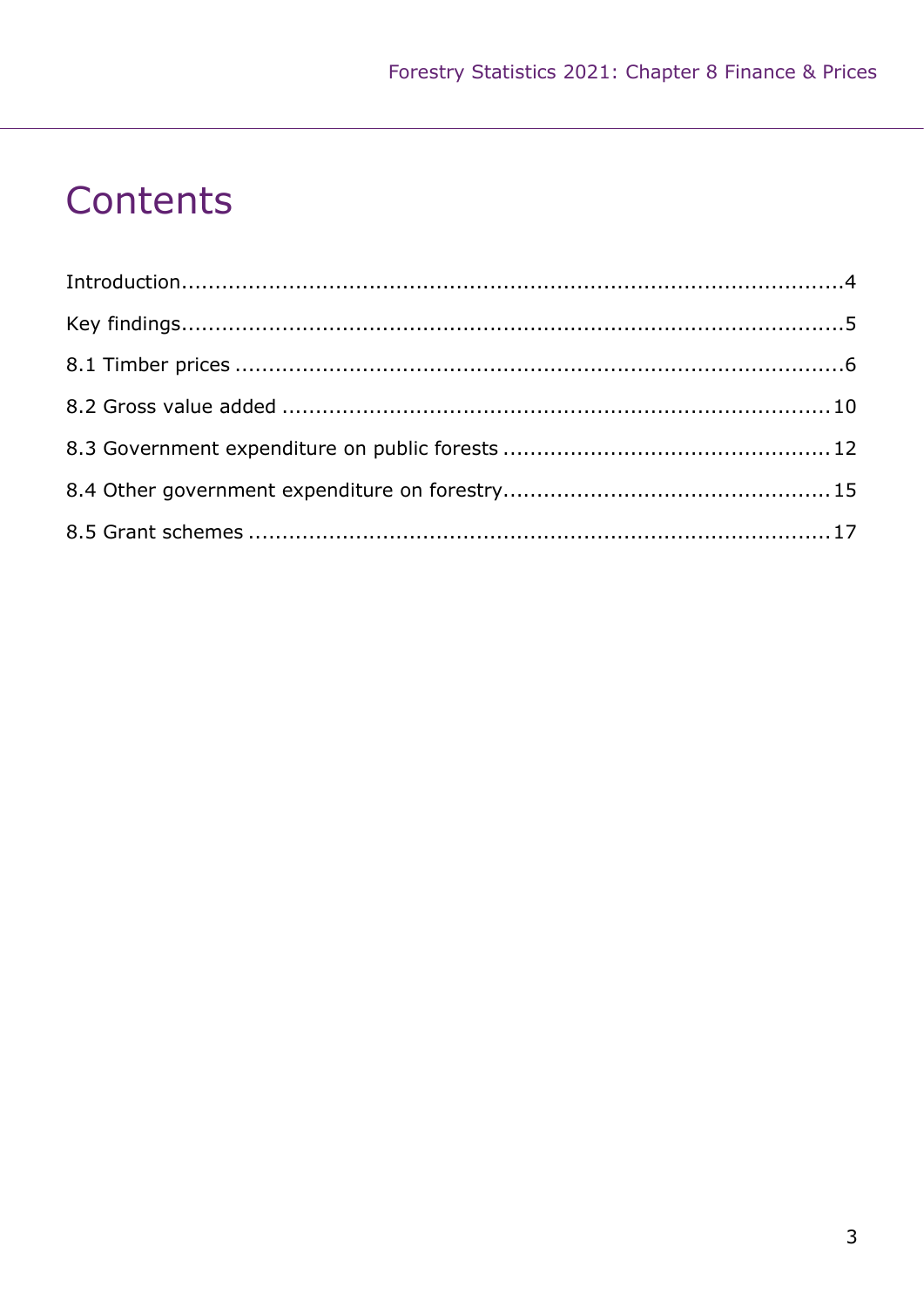## Introduction

This chapter contains statistics on:

- timber prices;
- gross value added (GVA);
- Government expenditure on forestry; and
- grant schemes.

Estimates for England, Wales, Scotland and Northern Ireland are included, where possible, in addition to UK or GB totals. Further information on the data sources and methodology used to compile the figures is provided in the Sources chapter.

Most of the statistics presented in this chapter have been previously released. Some of the figures for earlier years have been revised since Forestry Statistics 2020. For further details on revisions, see the Finance & Prices section of the Sources chapter.

A copy of all Finance & Prices tables can be accessed in spreadsheet format from the Data Downloads web page at www.forestresearch.gov.uk/tools-andresources/statistics/data-downloads/.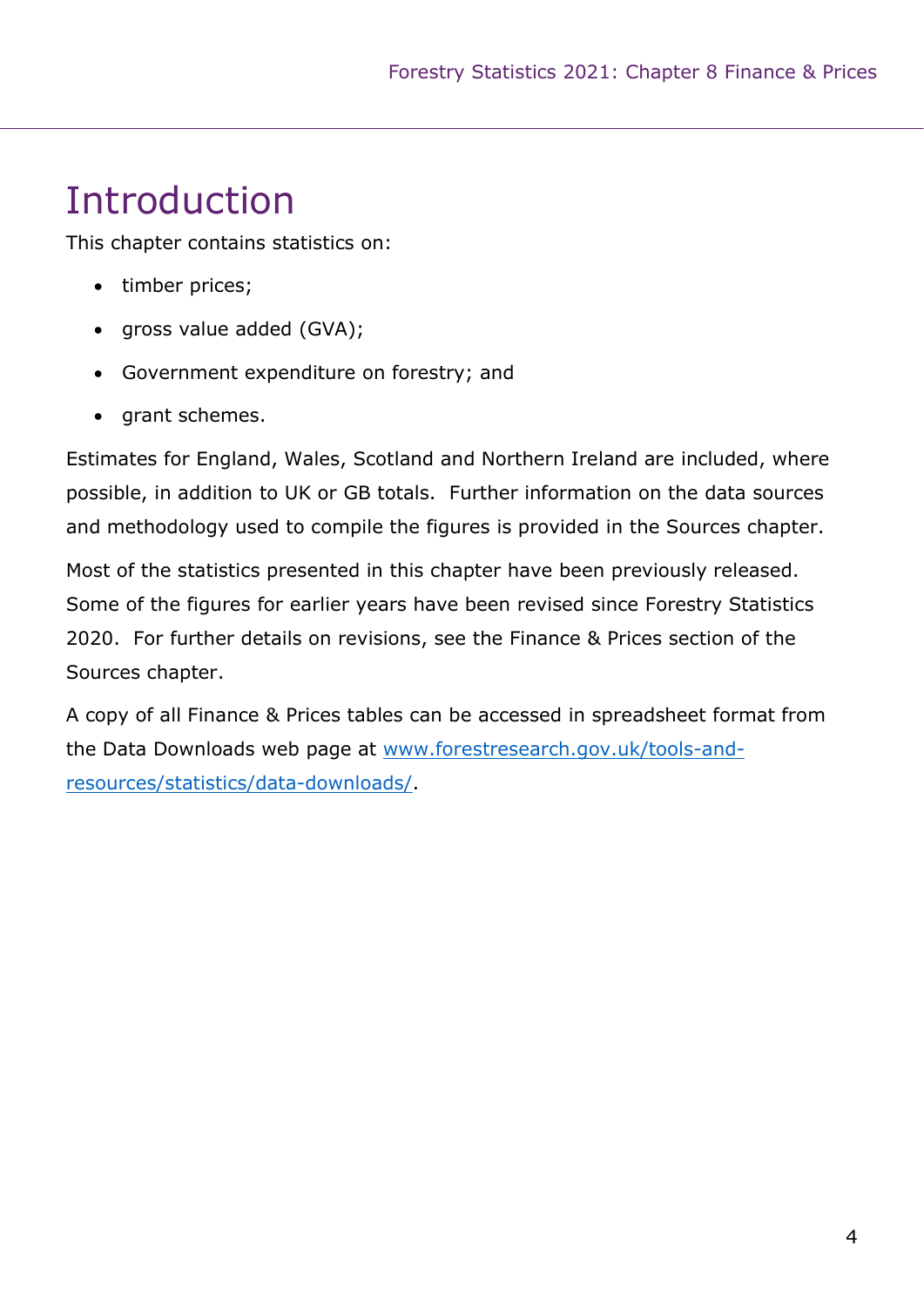## Key findings

The main findings are:

- The Coniferous Standing Sales Price Index for Great Britain was 1.0% higher in real terms in the year to March 2021, compared with the previous year.
- The Softwood Sawlog Price Index for Great Britain was 15.4% higher in real terms in the 6 months to March 2021, compared with the corresponding period of the previous year.
- Gross value added (GVA) in primary wood processing (sawmilling, panels and pulp & paper) was £1.57 billion in the UK in 2019. GVA in forestry was £0.65 billion.
- Net expenditure on public forests by Forestry England/ Natural Resources Wales/ Forestry and Land Scotland in 2020-21 totalled £14.0 million in 2020- 21. A further £72.9 million was spent by the Forestry Commission, Welsh Government/ Natural Resources Wales and Scottish Forestry on other forestry activities.
- A total of £64.4 million was paid in grants for forestry by the Forestry Commission, Welsh Government, Scottish Forestry and Northern Ireland Forest Service in 2020-21.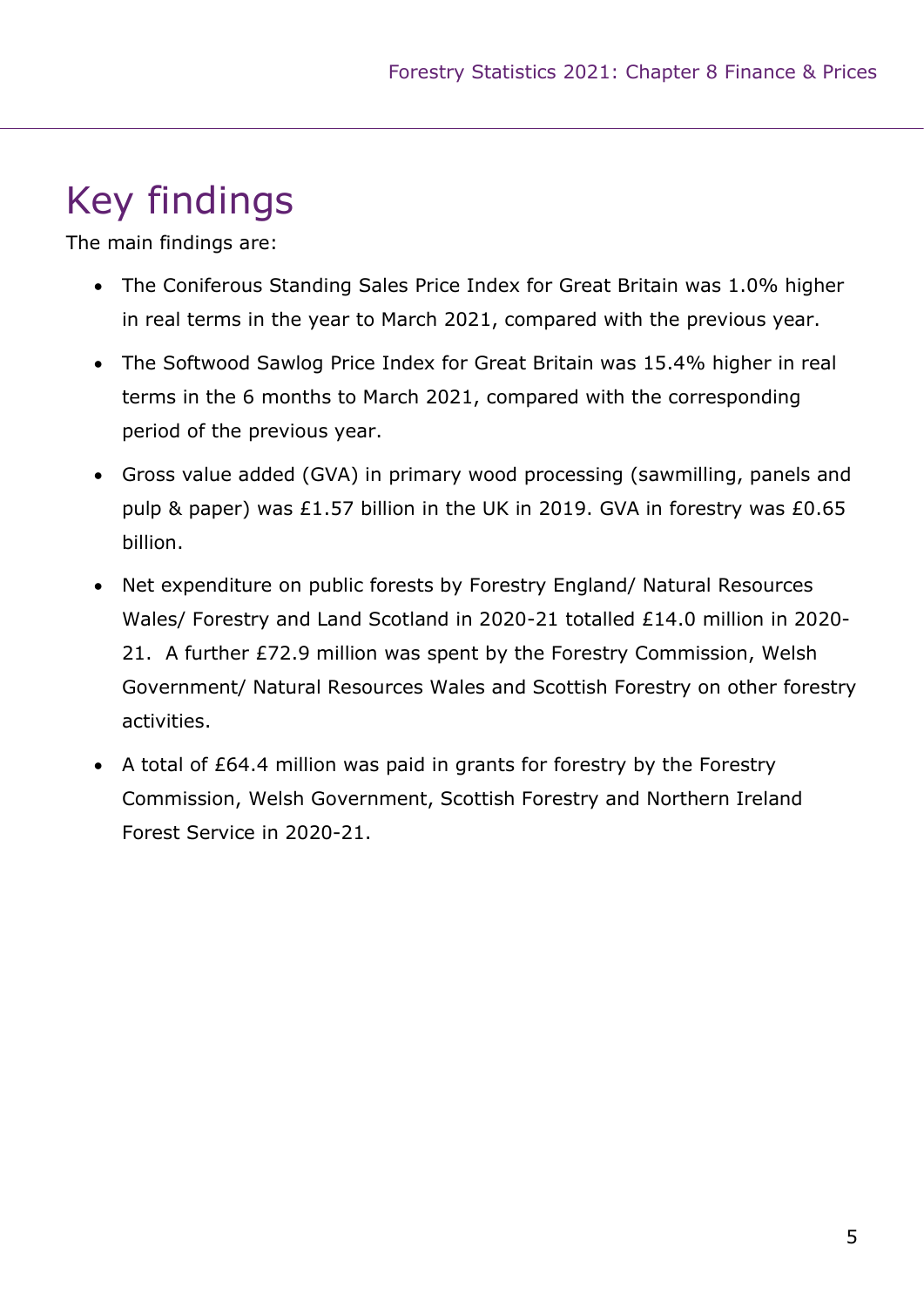### 8.1 Timber prices

Timber Price Indices are based on sales of softwood (conifers) by Forestry England, Forestry and Land Scotland and Natural Resources Wales and are released every 6 months.

The Coniferous Standing Sales Price Index monitors changes in the average price received per cubic metre for timber that Forestry England/ Forestry and Land Scotland/ Natural Resources Wales sold standing, where the purchaser is responsible for harvesting.

The Softwood Sawlog Price Index monitors changes in the average price received per cubic metre of sawlogs (roundwood with a top diameter of 14 cm or more, destined to be sawn into planks or boards) sold at roadside by Forestry England/ Forestry and Land Scotland/ Natural Resources Wales.

Standing timber and sawlogs are distinct markets and may show different price movements. The data are averages for historic periods, so may be slow to show any turning points. Prices can be influenced by a range of factors, including imbalances between supply and demand.

These indices are used to monitor trends in timber prices and to provide information on the state of the UK timber industry. They are also used by the UK timber industry, alongside other economic indicators, in contract reviews.

There is little other information currently available on wood prices before primary processing and no price index is available for broadleaves. Prices for outputs of primary wood processing are collected by the Office for National Statistics (ONS) in the Producer Price Indices (PPIs), and these are available at

www.ons.gov.uk/economy/inflationandpriceindices/datasets/mm22producerpriceind ices.

Table 8.1 presents the coniferous standing sales and sawlog price indices for Great Britain to March 2021.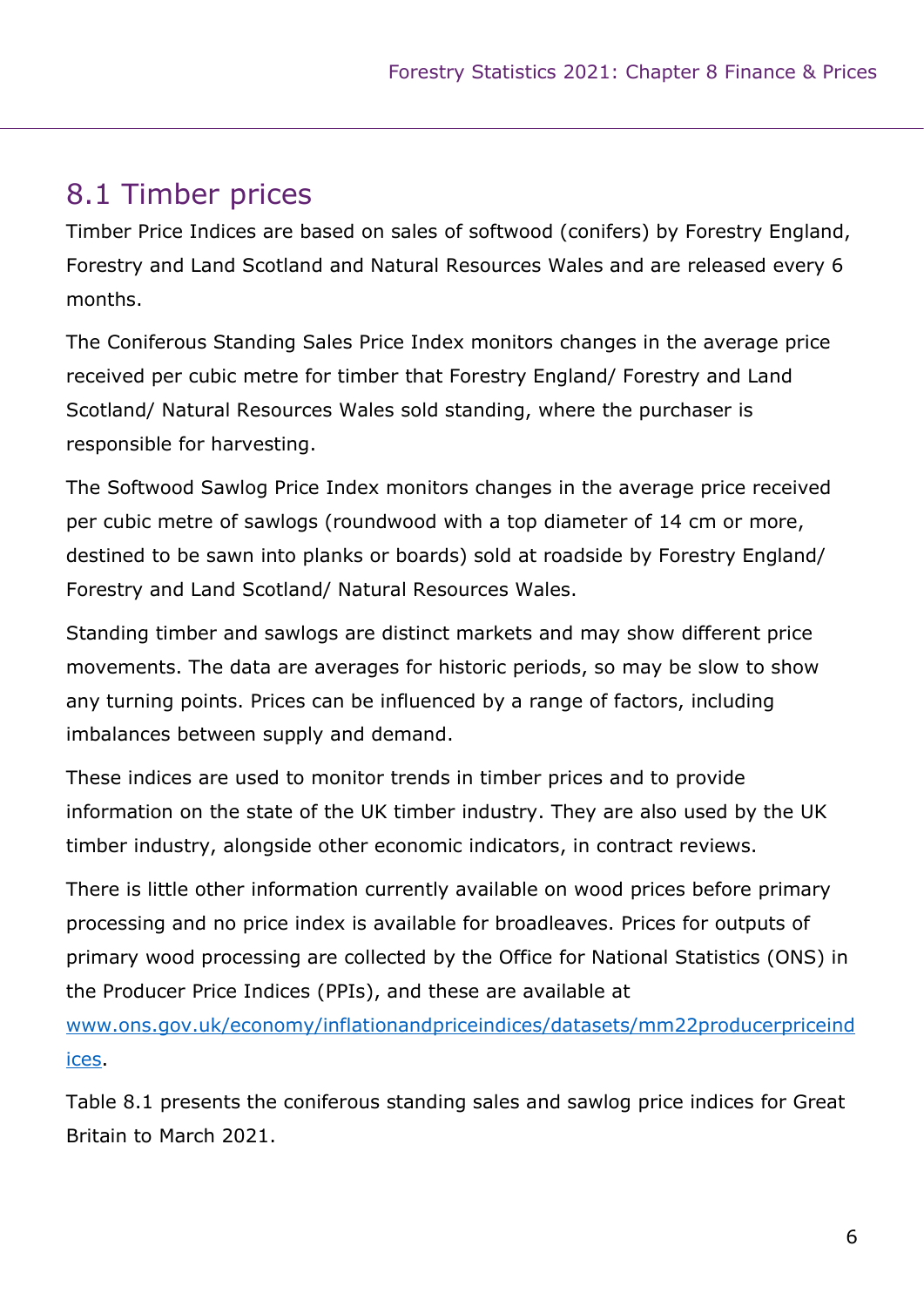The coniferous standing sales price index for Great Britain was 1.0% higher in real terms (7.9% higher in nominal terms) in the year to March 2021, compared with the previous year (Table 8.1). The softwood sawlog price index was 15.4% higher in real terms (and 22.2% higher in nominal terms) in the 6 months to March 2021, compared with the corresponding period of the previous year.

| Table 8.1 Coniferous standing sales and sawlog price indices <sup>1</sup> for Great |  |  |  |  |
|-------------------------------------------------------------------------------------|--|--|--|--|
| Britain, 2012-2021                                                                  |  |  |  |  |

|      |                                                        |                                                           | index (period to September 2016 = 100)               |                               |
|------|--------------------------------------------------------|-----------------------------------------------------------|------------------------------------------------------|-------------------------------|
| Year | Standing sales <sup>2</sup><br>in nominal<br>terms $3$ | Standing sales <sup>2</sup><br>index in real<br>terms $4$ | Sawlog index Sawlog index<br>in nominal<br>terms $3$ | in real<br>terms <sup>4</sup> |
| 2012 | 83.9                                                   | 89.9                                                      | 88.2                                                 | 94.9                          |
| 2013 | 78.6                                                   | 82.6                                                      | 97.9                                                 | 103.3                         |
| 2014 | 90.9                                                   | 93.8                                                      | 109.5                                                | 113.3                         |
| 2015 | 108.8                                                  | 110.7                                                     | 103.2                                                | 105.9                         |
| 2016 | 98.5                                                   | 99.4                                                      | 97.1                                                 | 98.9                          |
| 2017 | 110.0                                                  | 108.4                                                     | 110.8                                                | 109.5                         |
| 2018 | 143.5                                                  | 138.9                                                     | 143.2                                                | 138.9                         |
| 2019 | 185.5                                                  | 175.5                                                     | 181.1                                                | 172.1                         |
| 2020 | 161.0                                                  | 149.0                                                     | 153.4                                                | 142.4                         |
| 2021 | 173.7                                                  | 150.5                                                     | 187.4                                                | 164.3                         |

Source: Timber Price Indices: data to March 2021

- 1. The price indices are constructed from information on sales by Forestry England/ Forestry and Land Scotland/ Natural Resources Wales only.
- 2. The standing sales index uses the Fisher method with 5 year chain linking to take account of changes in the size mix over time.
- 3. Nominal prices are the actual prices at that point in time.
- 4. Real terms values are obtained by using the GDP deflator to convert to "constant prices" (in this case prices in 2016). This allows trends in timber prices to be tracked without the influence of inflation.
- 5. Excludes sales by Natural Resources Wales from April 2017.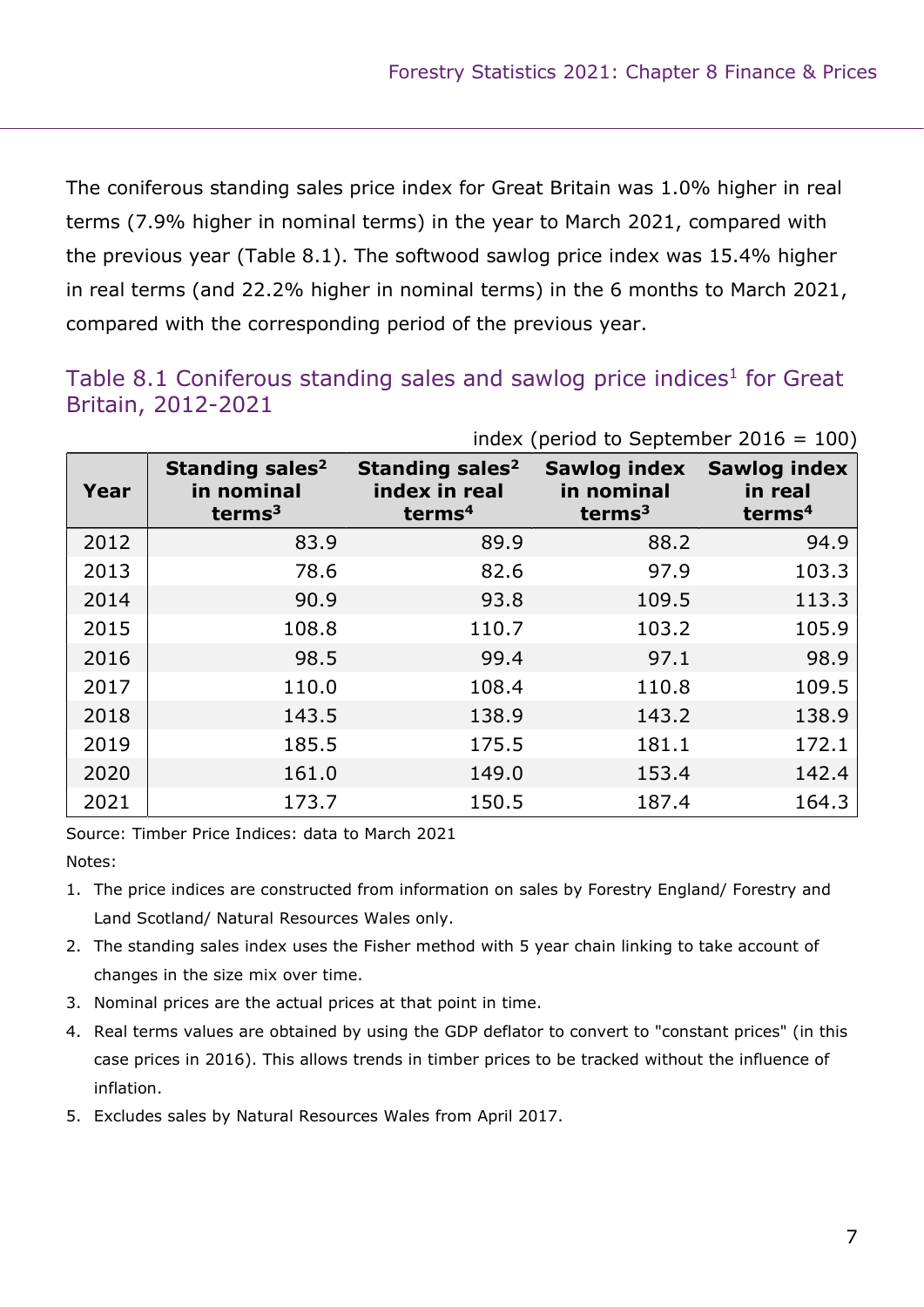- 6. Standing sales prices in Scotland exclude any premature felling and/or components directly linked to retained product agreements on Long Term Contracts.
- 7. The index excludes sawlogs put up for sale that were not sold. There was an unusually high number of unsold lots in Scotland in the six months to September 2015.
- 8. Sawlog prices in Scotland in the six months to September 2020 include a number of sales of logs felled under Statutory Plant Health Notice; this has reduced the overall average log price.

#### Figure 8.1 Coniferous standing sales and sawlog price indices $1/2$  in real terms<sup>3</sup> for Great Britain, 2012-2021



Source: Timber Price Indices: data to March 2021 Notes:

- 1. The price indices are constructed from information on sales by Forestry England/ Forestry and Land Scotland/ Natural Resources Wales only.
- 2. The standing sales index uses the Fisher method with 5 year chain linking to take account of changes in the size mix over time.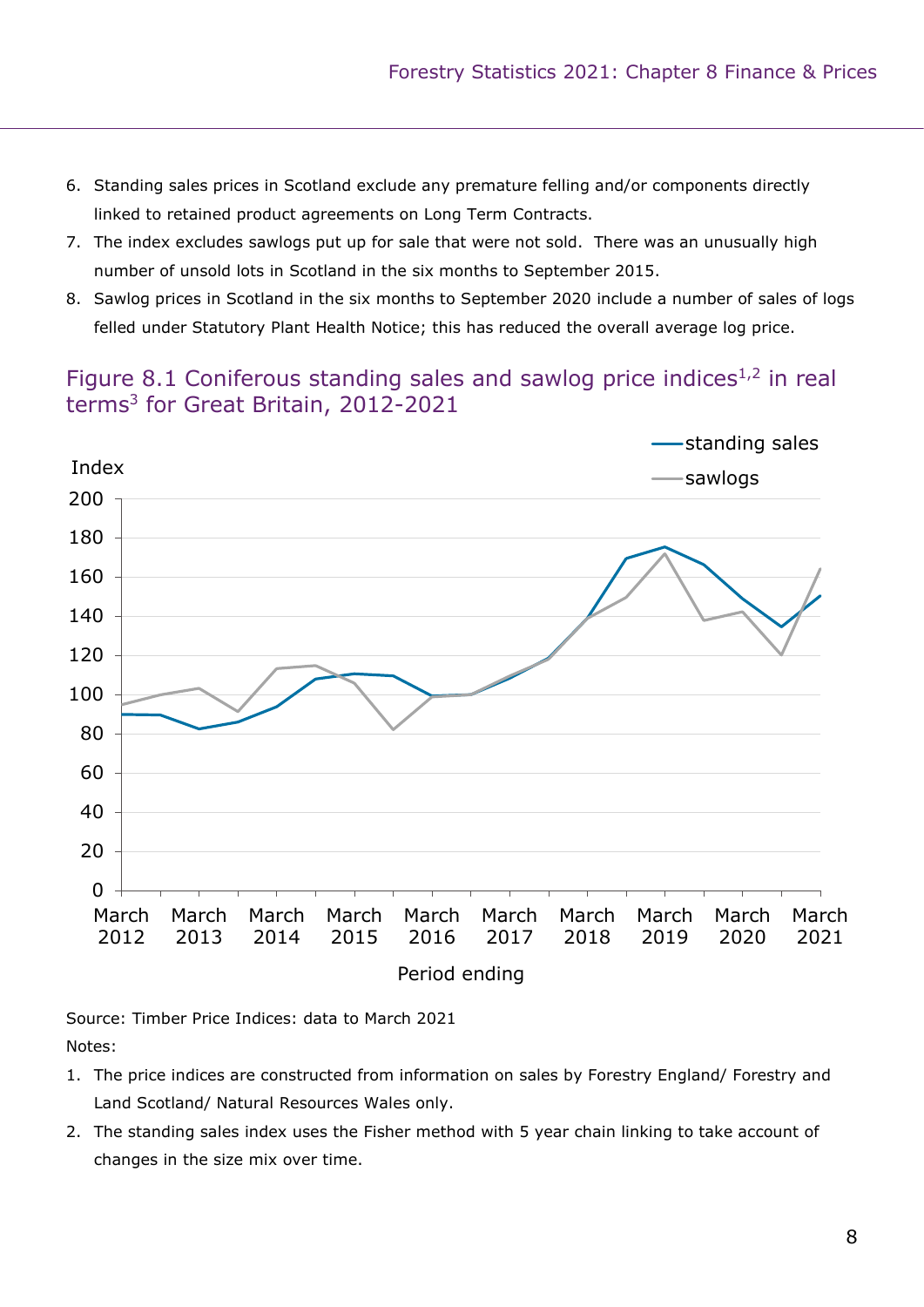- 3. Nominal prices are the actual prices at that point in time.
- 4. Real terms values are obtained by using the GDP deflator to convert to "constant prices" (in this case prices in 2016). This allows trends in timber prices to be tracked without the influence of inflation.
- 5. Excludes sales by Natural Resources Wales from April 2017.
- 6. Standing sales prices in Scotland exclude any premature felling and/or components directly linked to retained product agreements on Long Term Contracts.
- 7. The index excludes sawlogs put up for sale that were not sold. There was an unusually high number of unsold lots in Scotland in the six months to September 2015.
- 8. Sawlog prices in Scotland in the six months to September 2020 include a number of sales of logs felled under Statutory Plant Health Notice; this has reduced the overall average log price.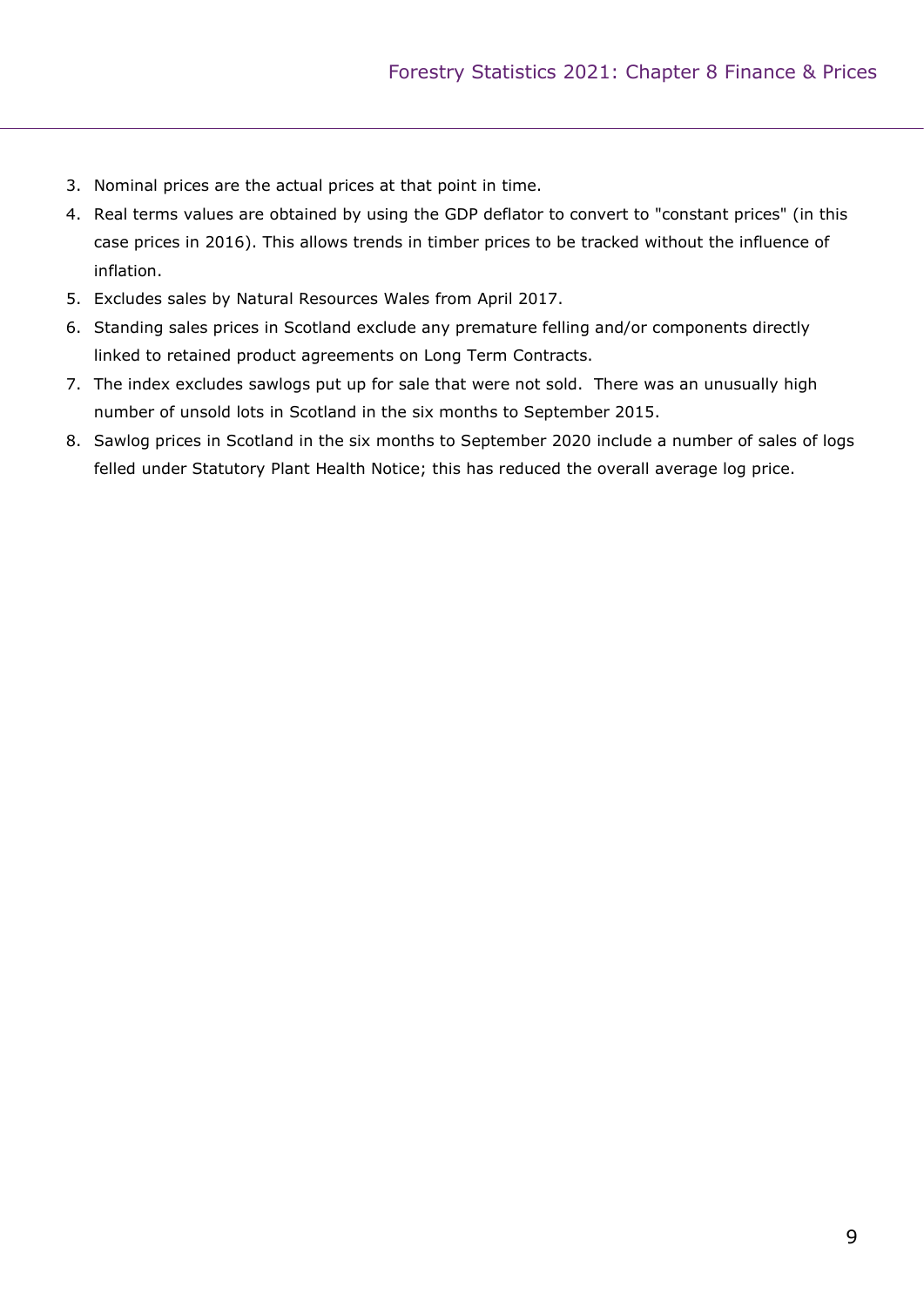## 8.2 Gross value added

Gross value added (GVA) measures the contribution to the economy of each individual producer, industry or sector in the United Kingdom. It is the difference between the value of outputs and the value of intermediate consumption, so mainly comprises employment costs and profits.

The Annual Business Survey (ABS) carried out by the Office for National Statistics (ONS) includes statistics on gross value added for different industries, classified using the UK Standard Industrial Classification (SIC 2007). Further information on the ABS is available from the ONS website.

Table 8.2 shows that, in 2018, GVA in primary wood processing (sawmilling, panels and pulp & paper) was reported to be £1.57 billion and GVA in forestry was £0.65 billion.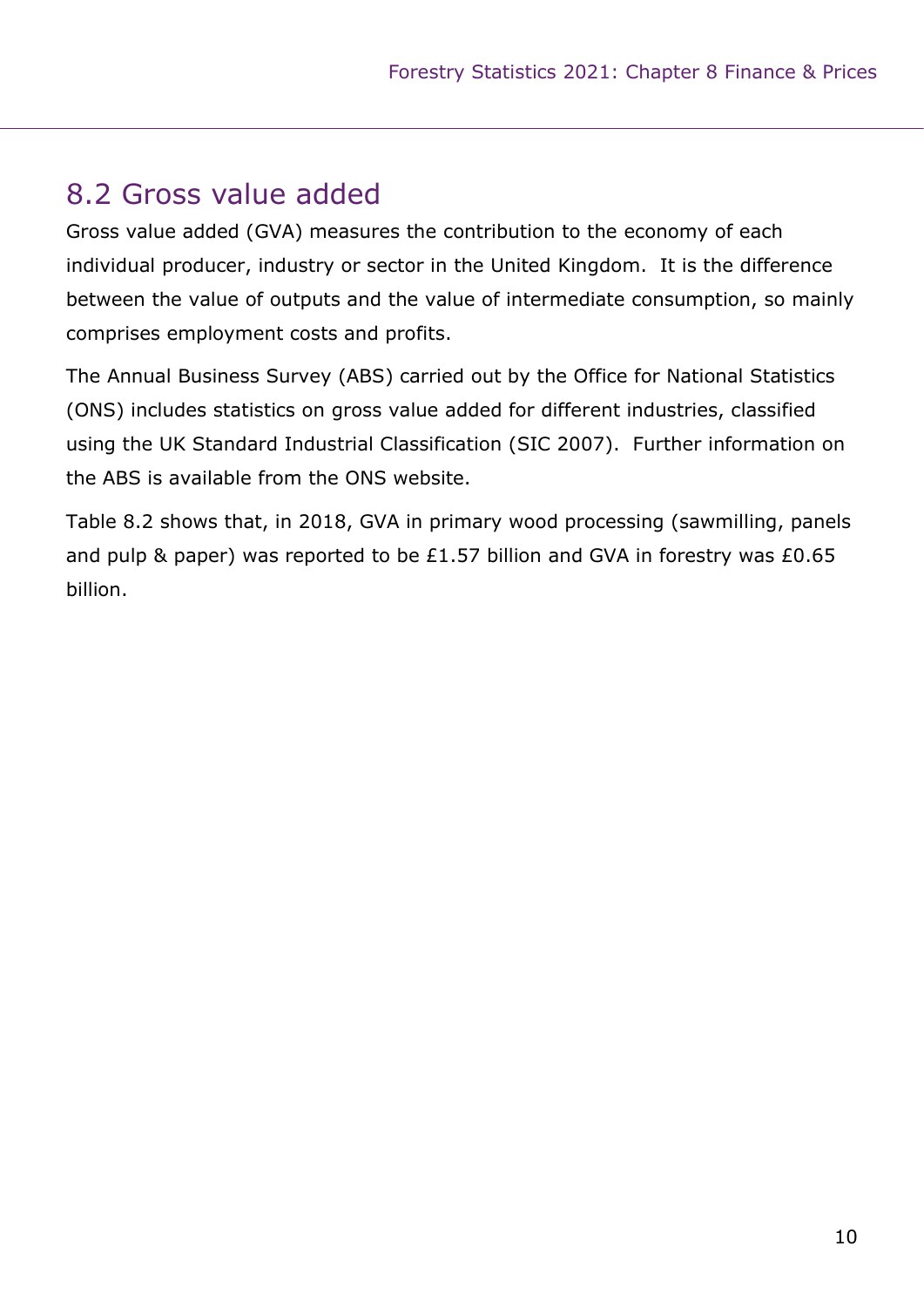|      |  |  |  | Table 8.2 Gross value added in forestry and wood processing <sup>3</sup> , 2015- |  |
|------|--|--|--|----------------------------------------------------------------------------------|--|
| 2019 |  |  |  |                                                                                  |  |

|  | million |
|--|---------|
|  |         |

| <b>Standard Industrial Classification</b><br>$(SIC)^1$ | 2015  | 2016  | 2017  | 2018  | 2019  |
|--------------------------------------------------------|-------|-------|-------|-------|-------|
| <b>Forestry</b>                                        | 658   | 596   | 698   | 669   | 645   |
| <b>Wood products</b>                                   |       |       |       |       |       |
| Sawmilling                                             | 474   | 413   | 420   | 580   | 477   |
| Panels <sup>2</sup>                                    | 323   | 316   | 367   | 453   | 357   |
| Secondary products                                     | 2,477 | 2,850 | 2,532 | 2,657 | 2,808 |
| <b>Total</b>                                           | 3,275 | 3,579 | 3,315 | 3,690 | 3,642 |
| Pulp, paper & paper products                           |       |       |       |       |       |
| Pulp & paper                                           | 738   | 610   | 707   | 841   | 733   |
| Articles of paper & paperboard                         | 2,749 | 2,786 | 2,607 | 2,538 | 2,849 |
| <b>Total</b>                                           | 3,487 | 3,396 | 3,314 | 3,378 | 3,583 |
| <b>Total wood processing</b>                           | 6,762 | 6,975 | 6,629 | 7,068 | 7,225 |
| <b>Total primary wood processing</b>                   | 1,535 | 1,339 | 1,490 | 1,874 | 1,567 |

Source: Annual Business Survey (Office for National Statistics, June 2021)

- 1. Categories are based on the UK Standard Industrial Classification (SIC 2007) categories. Further details on the SIC codes used are provided in the Sources: Employment and businesses page.
- 2. The 2015, 2016 and 2018 figures for panels have been suppressed in the figures released by ONS, so the figures here cover both panels and the manufacture of assembled parquet floors (SIC 16.22) for those years. Panels accounted for 99% of the total of SIC codes 16.21 (panels) and 16.22 in 2017.
- 3. Excludes other wood-using industries.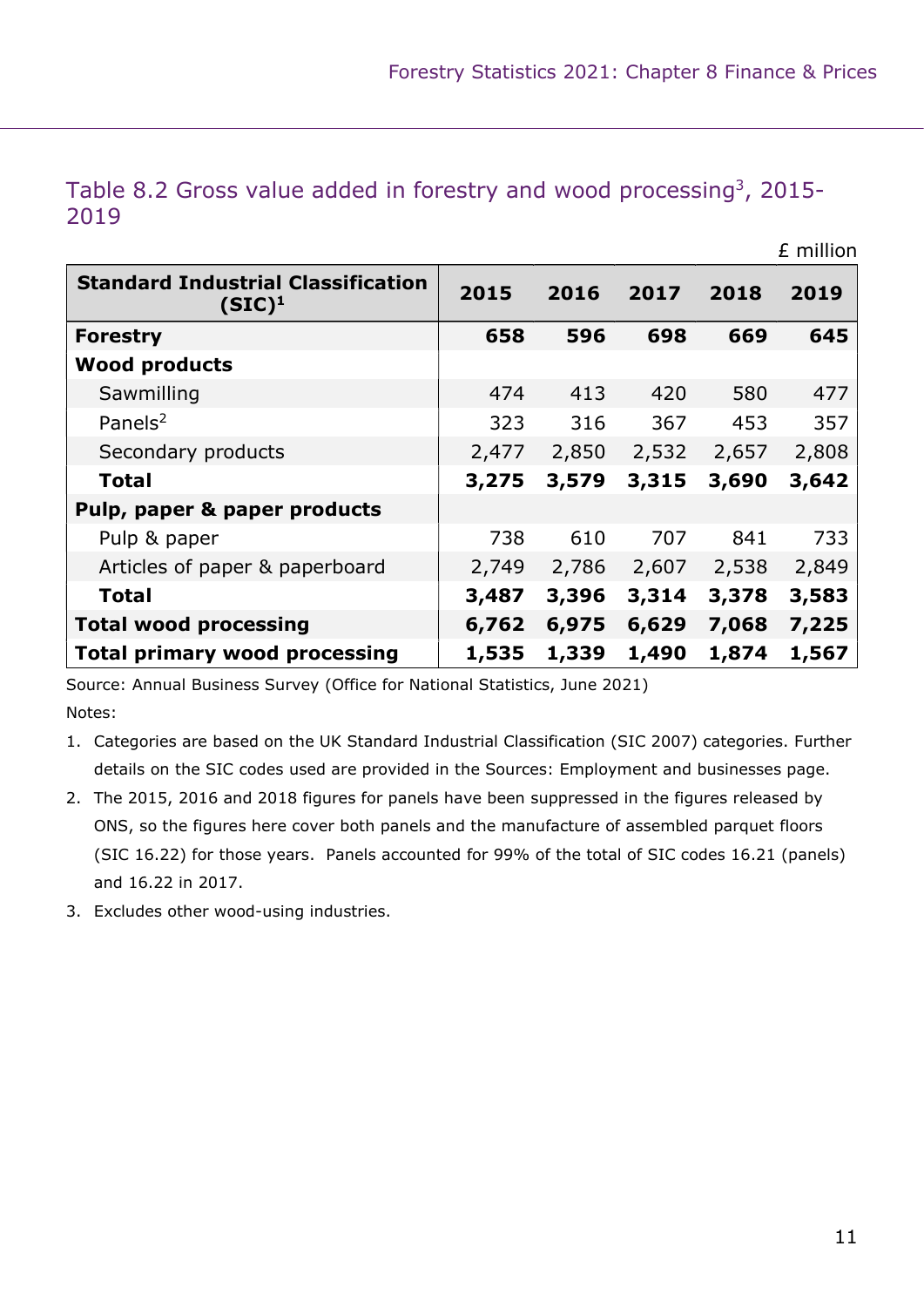## 8.3 Government expenditure on public forests

Table 8.3 provides information on expenditure and income from public forests by Forestry England, Natural Resources Wales, and by Forestry and Land Scotland. This covers expenditure and income (shown as negative expenditure) for land that is owned or managed by Forestry England/ Natural Resources Wales/ Forestry and Land Scotland. Other expenditure by the Forestry Commission, the Welsh Government and Scottish Forestry is covered in Table 8.5.

Net expenditure on public forests by Forestry England/ Natural Resources Wales/ Forestry and Land Scotland in 2020-21 totalled £14.0 million. This comprised £17.9 million in England, £1.0 in Wales and £-4.9 million in Scotland.

Recreation, conservation & heritage accounted for £69.1 million of the total expenditure in 2020-21, harvesting & haulage for £42.8 million and other expenditure on public forests for £129.2 million.

Timber sales generated a total income of £168.2 million in 2020-21. Recreation, conservation & heritage accounted for a further £27.0 million and other income from public forests for an additional £31.8 million.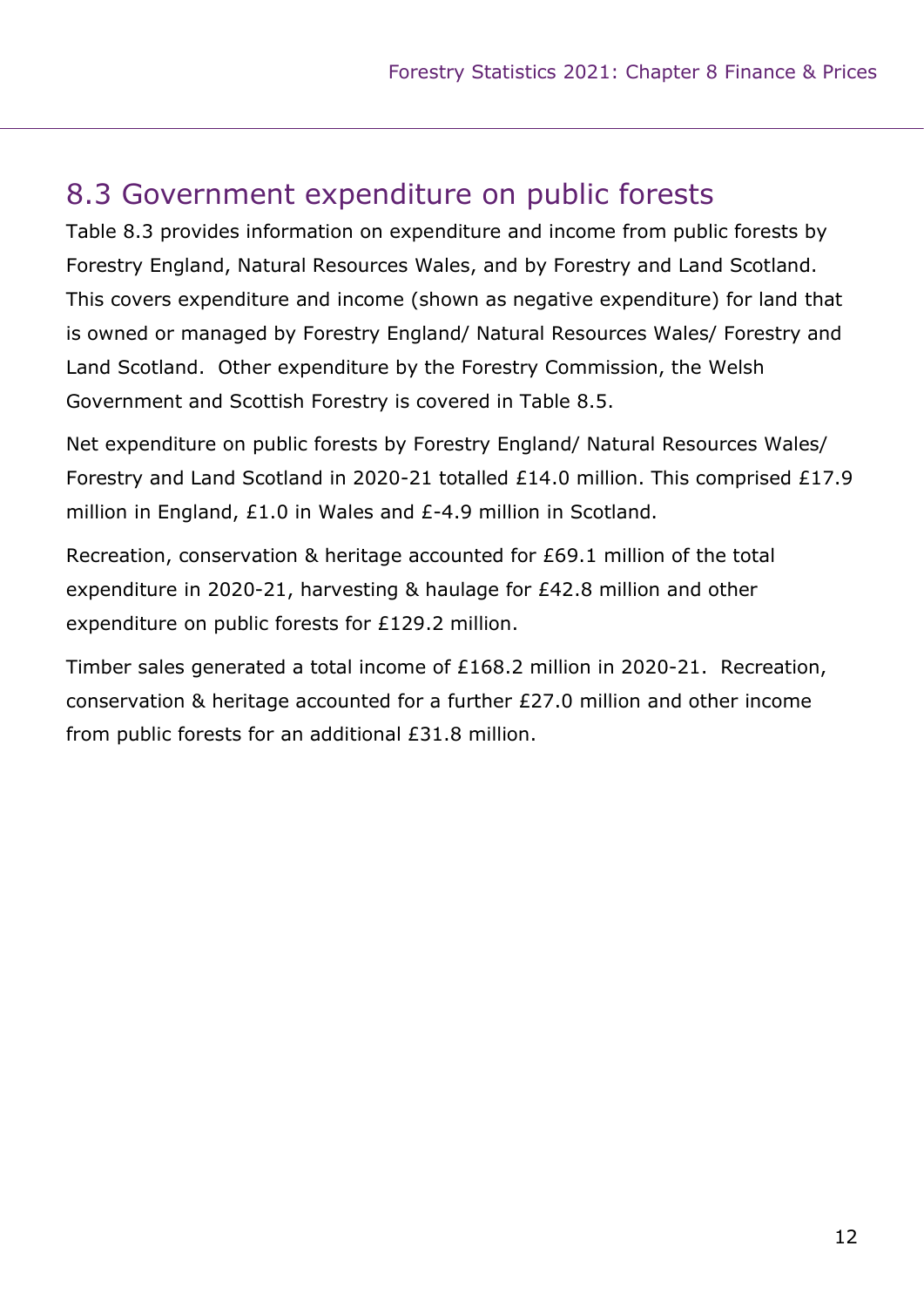|                               |          |                      |                      |                      | £ million |
|-------------------------------|----------|----------------------|----------------------|----------------------|-----------|
|                               | 2016-17  | 2017-18              | 2018-19              | 2019-20              | 2020-21   |
| <b>GB</b>                     |          |                      |                      |                      |           |
| Harvesting & haulage          | 35.9     | 36.8                 | 36.4                 | 40.8                 | 42.8      |
| Recreation, etc. <sup>4</sup> | 70.9     | 72.7                 | 70.2                 | 78.7                 | 69.1      |
| Other                         | 89.0     | 96.4                 | 110.4                | 107.0                | 129.2     |
| Timber                        | $-104.3$ | $-111.3$             | $-131.2$             | $-136.2$             | $-168.2$  |
| Recreation, etc. <sup>4</sup> | $-29.6$  | $-31.4$              | $-31.5$              | $-32.0$              | $-27.0$   |
| Other                         | $-27.7$  | $-24.8$              | $-27.5$              | $-32.1$              | $-31.8$   |
| <b>Net expenditure</b>        | 34.2     | 38.4                 | 26.8                 | 26.2                 | 14.0      |
| <b>England</b>                |          |                      |                      |                      |           |
| Harvesting & haulage          | 10.6     | 11.3                 | 14.0                 | 16.2                 | 15.6      |
| Recreation, etc. <sup>4</sup> | 49.7     | 49.4                 | 49.4                 | 57.8                 | 51.9      |
| Other                         | 31.3     | 32.9                 | 38.3                 | 36.6                 | 34.2      |
| Timber                        | $-38.9$  | $-43.4$              | $-53.2$              | $-50.8$              | $-52.7$   |
| Recreation, etc. <sup>4</sup> | $-26.2$  | $-28.3$              | $-27.8$              | $-27.9$              | $-22.6$   |
| Other                         | $-8.6$   | $-5.8$               | $-8.8$               | $-9.5$               | $-8.5$    |
| <b>Net expenditure</b>        | 17.9     | 16.1                 | 11.9                 | 22.4                 | 17.9      |
| Wales <sup>5</sup>            |          |                      |                      |                      |           |
| Harvesting & haulage          | $\sim$   | $\sim$               | $\sim$               | Ω.                   | 4.8       |
| Recreation, etc. <sup>4</sup> | ω.       | $\sim$               | $\sim$               | Ω.                   | 1.8       |
| Other                         | ٠.       | $\sim$               | $\ddot{\phantom{1}}$ | ٠.                   | 26.2      |
| Timber                        | ٠.       | ٠.                   | $\ddot{\phantom{a}}$ | ٠.                   | $-30.4$   |
| Recreation, etc. <sup>4</sup> | Ω.       | Ω.                   | $\ddot{\phantom{0}}$ | $\ddot{\phantom{a}}$ | $-0.7$    |
| Other                         | Ω,       | $\ddot{\phantom{1}}$ | $\sim$               |                      | $-0.6$    |
| <b>Net expenditure</b>        |          |                      |                      |                      | 1.0       |
| <b>Scotland</b>               |          |                      |                      |                      |           |
| Harvesting & haulage          | 25.3     | 25.5                 | 22.4                 | 24.6                 | 22.4      |
| Recreation, etc. <sup>4</sup> | 21.2     | 23.3                 | 20.8                 | 20.9                 | 15.4      |
| Other                         | 57.7     | 63.5                 | 72.1                 | 70.4                 | 68.8      |
| Timber                        | $-65.4$  | $-67.9$              | $-78.0$              | $-85.4$              | $-85.1$   |
| Recreation, etc. <sup>4</sup> | $-3.4$   | $-3.1$               | $-3.7$               | $-4.1$               | $-3.7$    |
| Other                         | $-19.1$  | $-19.0$              | $-18.7$              | $-22.6$              | $-22.7$   |
| <b>Net expenditure</b>        | 16.3     | 22.3                 | 14.9                 | 3.8                  | $-4.9$    |

## Table 8.3 Funding public forests – expenditure and income<sup>1,2,3</sup>

Source: Forestry England, Natural Resources Wales, Forestry and Land Scotland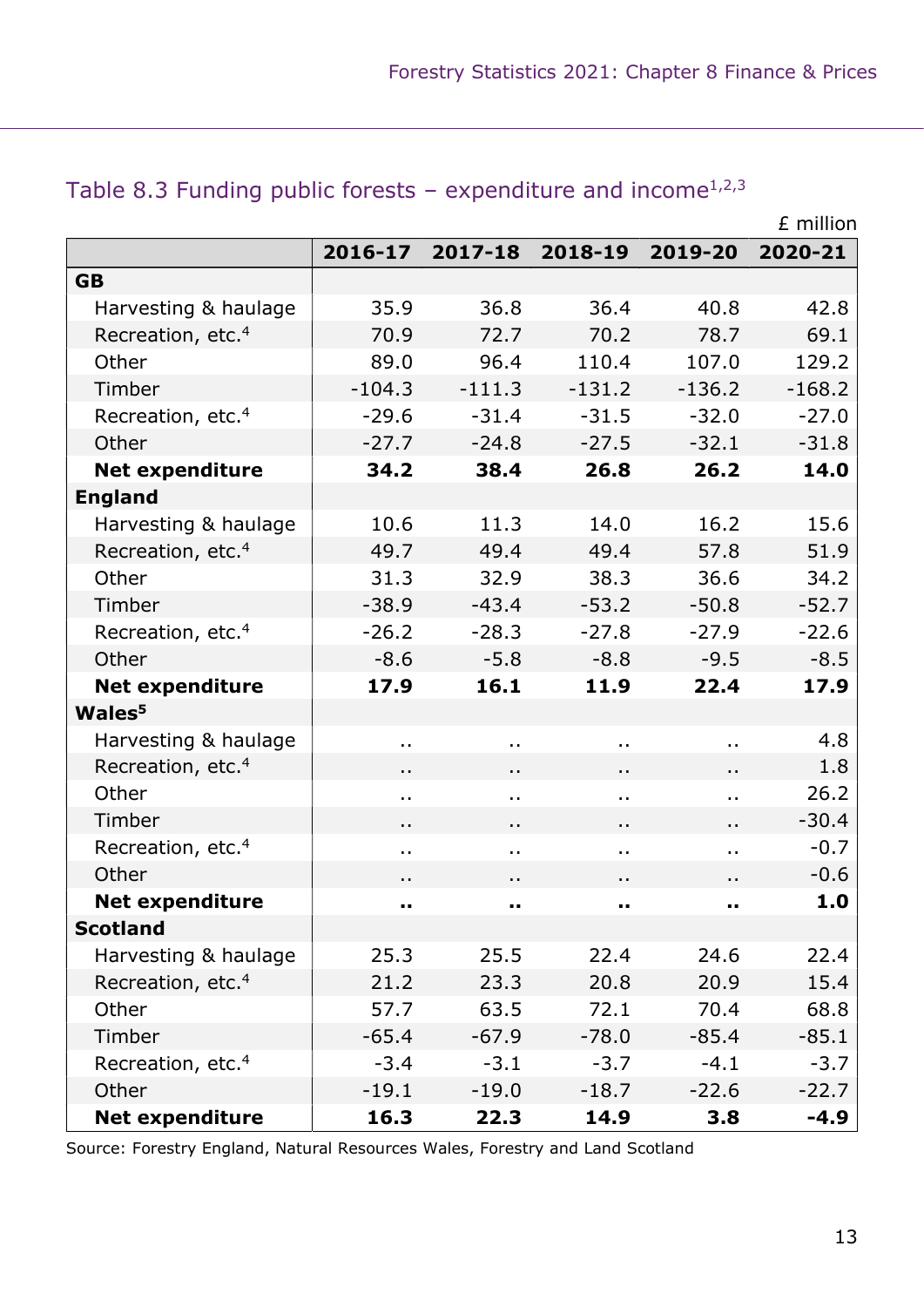- 1. Expenditure and income (shown as negative expenditure) by Forestry England, Natural Resources Wales, and Forestry and Land Scotland only. Excludes expenditure incurred by other departments. Figures for Wales on a comparable basis are currently only available for 2020-21, so GB totals for earlier years relate to England and Scotland only.
- 2. Excludes notional cost of capital and any surplus/deficit on sale of properties.
- 3. Excludes gain on revaluation of biological assets and value of timber felled.
- 4. Recreation, etc. includes conservation and heritage.
- 5. .. denotes data not available.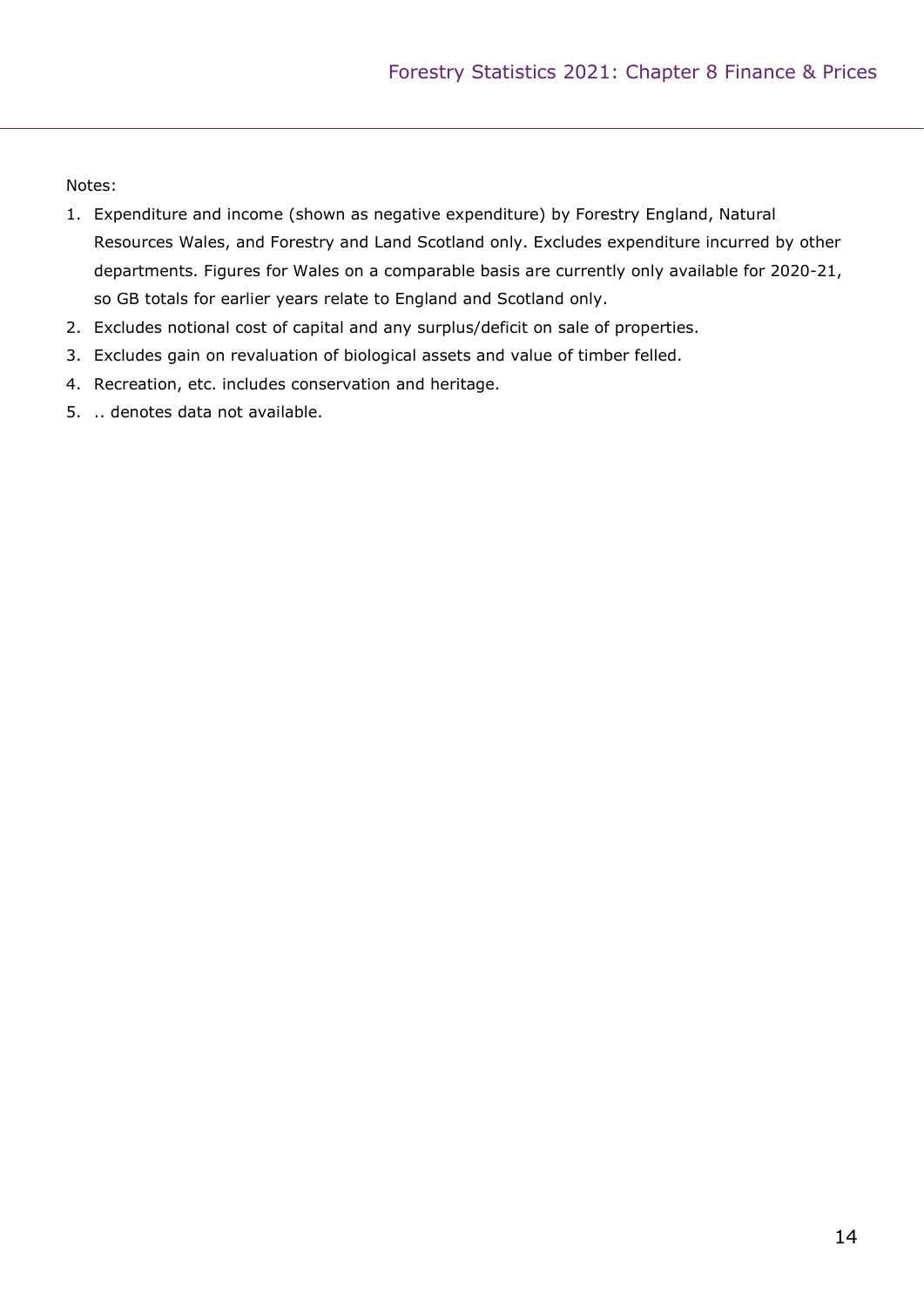## 8.4 Other government expenditure on forestry

Table 8.4 provides information on other expenditure (excluding public forests) by the Forestry Commission, Welsh Government/ Natural Resources Wales and Scottish Forestry. Wales figures for previous years on a comparable basis are not available.

Expenditure on land that is owned or managed by Forestry England/ Natural Resources Wales/ Forestry and Land Scotland is covered in Table 8.3.

In addition to expenditure on public forests, the Forestry Commission, Welsh Government/ Natural Resources Wales and Scottish Forestry spent a total of £72.9 million on other activities in 2020-21 (Table 8.4).

Together, the Forestry Commission, Welsh Government/ Natural Resources Wales and Scottish Forestry used £43.2 million for grants and partnership funding and £16.3 million for policy, regulation & administration in 2020-21. A further £13.4 million of funding was provided to Forest Research by Defra, the Forestry Commission and the Devolved Administrations.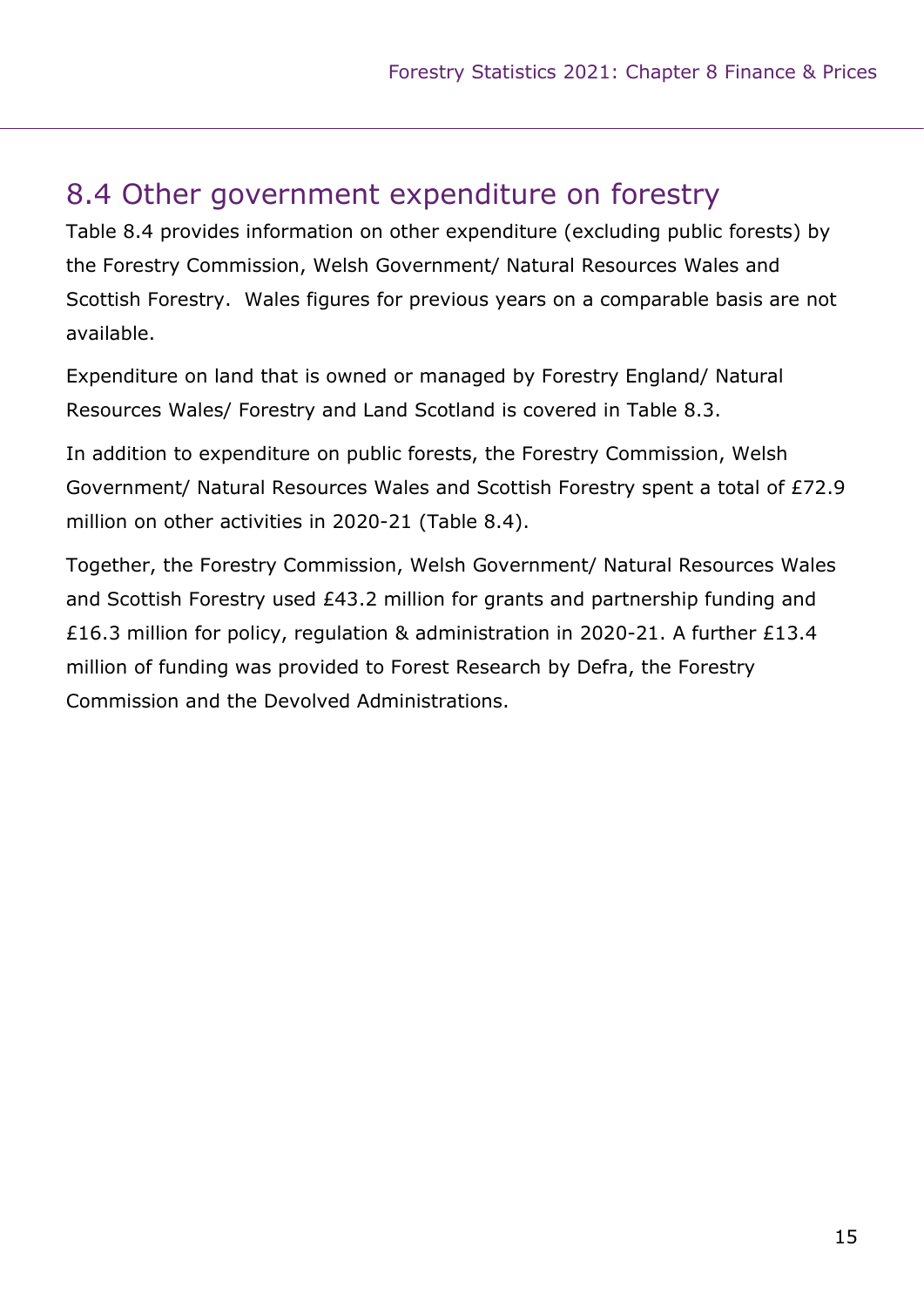| Table 8.4 Other government expenditure on forestry $1,2$ |  |  |  |  |
|----------------------------------------------------------|--|--|--|--|
|----------------------------------------------------------|--|--|--|--|

|                                                  |         | £ million |
|--------------------------------------------------|---------|-----------|
|                                                  | 2019-20 | 2020-21   |
| <b>GB</b>                                        |         |           |
| Grants and partnership funding <sup>3</sup>      | 66.5    | 43.2      |
| Policy, regulation & administration              | 14.1    | 16.3      |
| Research - GB funded <sup>4</sup>                | 11.6    | 13.4      |
| <b>Total</b>                                     | 92.1    | 72.9      |
| <b>England</b>                                   |         |           |
| Grants and partnership funding <sup>3</sup>      | 5.8     | 3.3       |
| Policy, regulation & administration <sup>5</sup> | 0.7     | 2.0       |
| <b>Total</b>                                     | 6.5     | 5.3       |
| <b>Wales</b>                                     |         |           |
| Grants and partnership funding <sup>3</sup>      | 1.1     | 1.1       |
| Policy, regulation & administration <sup>5</sup> | 1.3     | 2.6       |
| <b>Total</b>                                     | 2.4     | 3.7       |
| <b>Scotland</b>                                  |         |           |
| Grants and partnership funding <sup>3</sup>      | 59.6    | 38.8      |
| Policy, regulation & administration <sup>5</sup> | 12.1    | 11.7      |
| <b>Total</b>                                     | 71.7    | 50.5      |

Source: Forestry Commission, Welsh Government/ Natural Resources Wales and Scottish Forestry, Forest Research

- 1. Expenditure by the Forestry Commission, Scottish Forestry, Welsh Government and Natural Resources Wales only. Excludes expenditure incurred by other departments.
- 2. Excludes miscellaneous income.
- 3. EU co-financing not subtracted from grant expenditure. In England authority for the Rural Development Programme for England (RDPE) grant scheme rests with Defra. In Scotland, the drop in grants and partnership funding between 2019-20 and 2020-21 predominately reflects a change to accruals resulting from an improvement in accounting procedures.
- 4. The estimates for GB funded research relate to core funding of Forest Research only and excludes work by Forest Research that is funded by external organisations.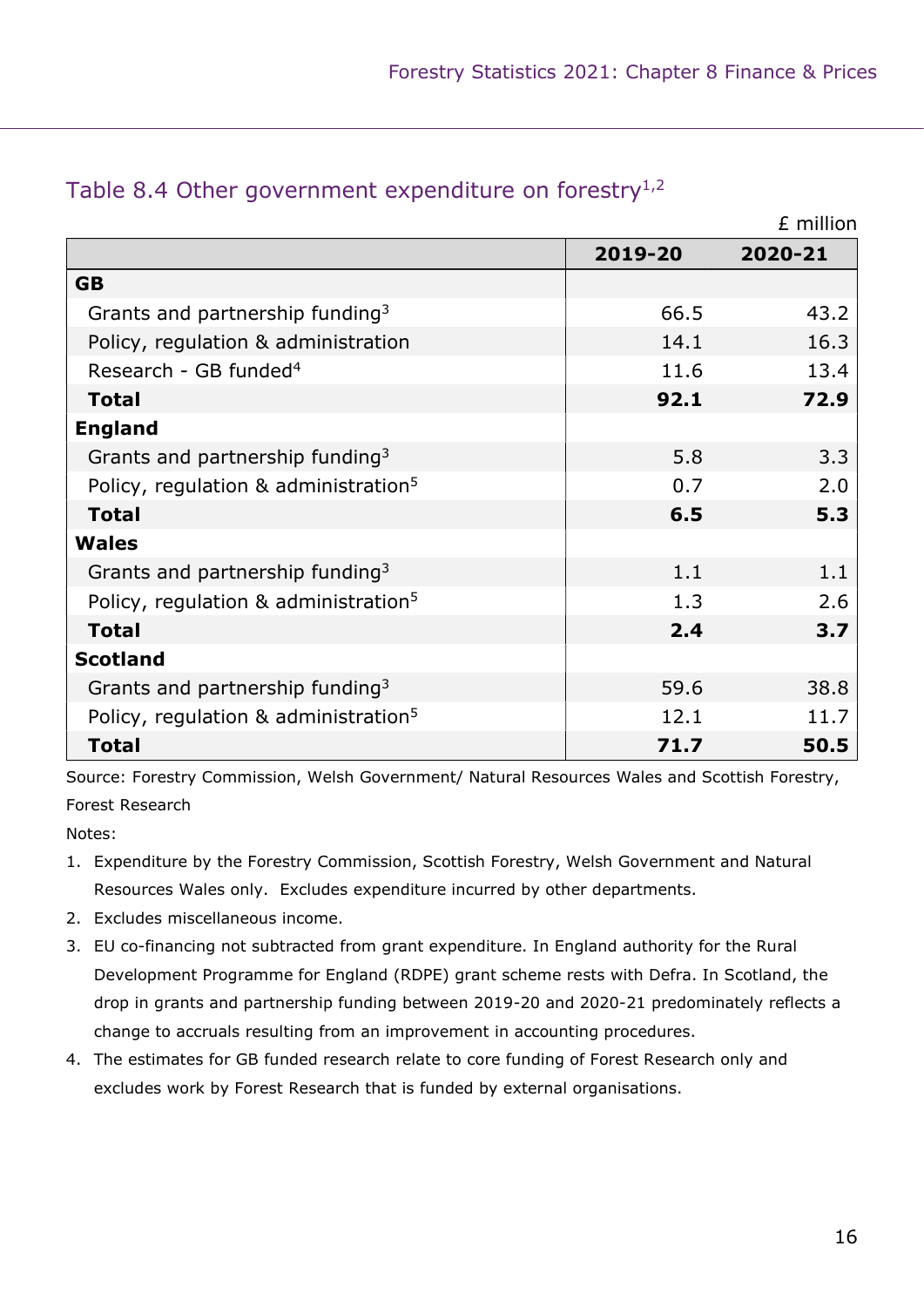## 8.5 Grant schemes

Private sector woodland in Great Britain is supported by a range of grants for creating new woodland and managing existing woodland. The Woodland Grant Scheme (WGS) was introduced in 1988, at the same time as tax relief was phased out. In Scotland, WGS was replaced by the Scottish Forestry Grant Scheme (SFGS) in 2003, by Rural Development Contracts in 2006 and has now been replaced by the Forestry Grant Scheme. The English Woodland Grant Scheme (EWGS) was launched in July 2005 and has now been replaced by Countryside Stewardship and other grants (e.g. the Woodland Carbon Fund and the HS2 Woodland Fund). Better Woodlands for Wales (BWW) was launched in December 2005 and has now been replaced by Glastir (administered by the Welsh Government).

The following tables provide information relating to planting and grants:

- Table 1.13a and 1.13b for total areas of new planting;
- Table 1.14a and 1.14b for total areas of grant-funded restocking;
- Table 8.4 for expenditure by the Forestry Commission, Scottish Forestry and Welsh Government on grants and partnership funding;
- Table 8.5 (below) for grant expenditure by the Forestry Commission (including grant expenditure managed by the Forestry Commission on behalf of Defra), by Scottish Forestry and by the Welsh Government.

Table 8.5 presents information on grant money paid in 2011-12 to 2020-21. A total of £64.4 million was paid in grants in 2020-21, a 22% decrease from the total for the previous year.

At a country level, £31.7 million was paid in grants in Scotland in 2020-21 (a 39% decrease from the previous year), £21.6 million was paid in England (a 4% decrease), £9.3 million was paid in Wales (a 55% increase) and £1.8 million in Northern Ireland (an increase of 14% from the previous year).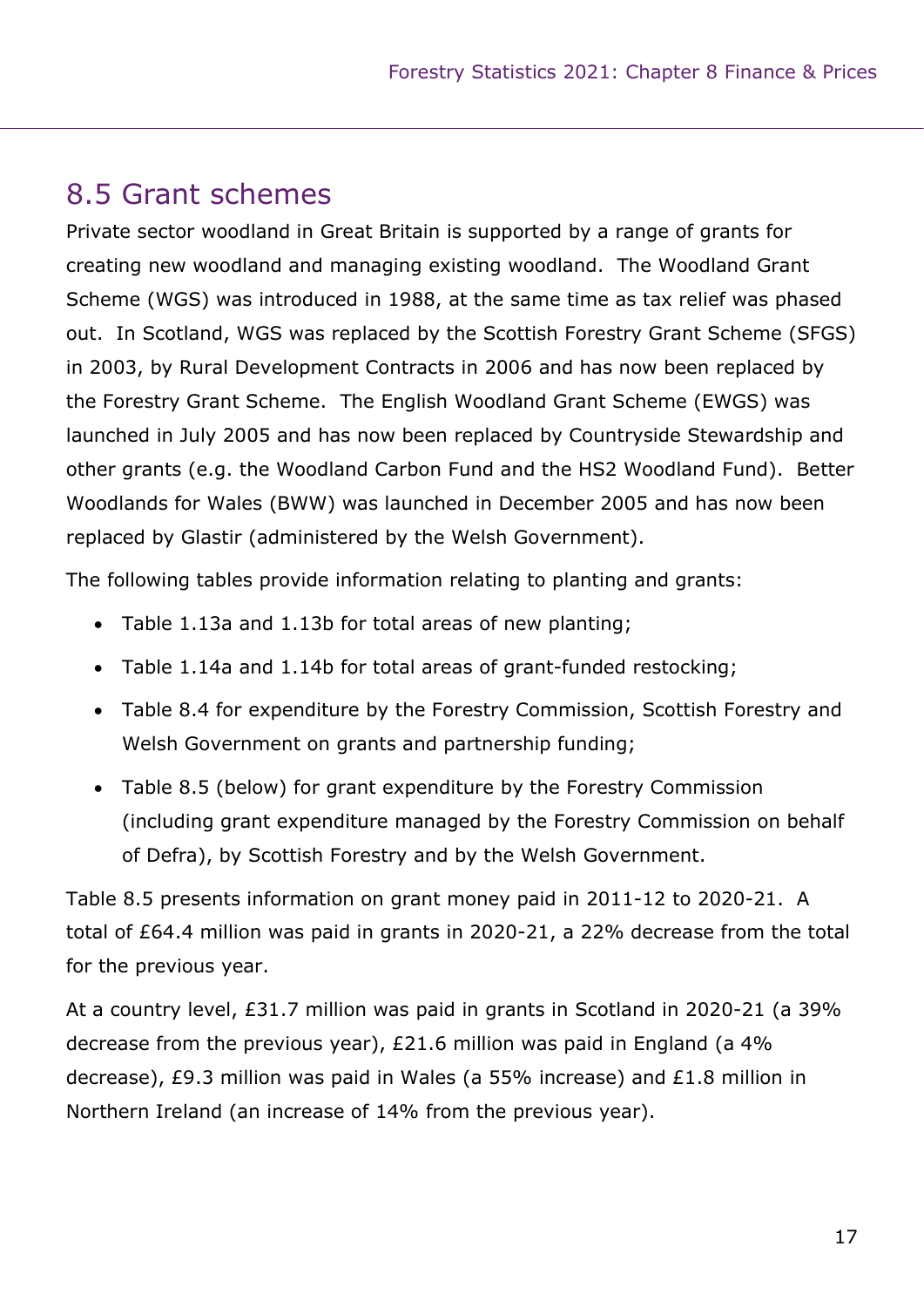£ million

|             | England <sup>1</sup> | Wales <sup>2</sup> | Scotland <sup>3</sup> | <b>Northern</b><br><b>Ireland</b> | <b>UK</b> |
|-------------|----------------------|--------------------|-----------------------|-----------------------------------|-----------|
| $2011 - 12$ | 32.5                 | 5.4                | 34.2                  | 1.6                               | 73.7      |
| 2012-13     | 32.8                 | 5.0                | 32.3                  | 1.4                               | 71.5      |
| 2013-14     | 33.9                 | 4.1                | 35.5                  | 1.6                               | 75.1      |
| 2014-15     | 32.4                 | 1.8                | 39.2                  | 1.4                               | 74.8      |
| 2015-16     | 23.0                 | 3.6                | 27.5                  | 1.0                               | 55.1      |
| 2016-17     | 23.8                 | 3.3                | 30.5                  | 1.5                               | 59.0      |
| 2017-18     | 13.5                 | 4.7                | 37.9                  | 1.6                               | 57.6      |
| 2018-19     | 20.5                 | 5.9                | 50.2                  | 1.7                               | 78.3      |
| 2019-20     | 22.4                 | 6.0                | 52.2                  | 1.6                               | 82.2      |
| 2020-21     | 21.6                 | 9.3                | 31.7                  | 1.8                               | 64.4      |

#### Table 8.5 Grant money paid, 2011-12 to 2020-21

Source: Forestry Commission, Welsh Government, Scottish Forestry, Northern Ireland Forest Service

Notes:

- 1. England includes grant scheme expenditure managed by the Forestry Commission on behalf of Defra.
- 2. Wales relates to grants paid by the Welsh Government.
- 3. Scotland includes grants paid under the Forestry Grant Scheme and legacy schemes (including Rural Development Contracts). The drop in grants paid between 2019-20 and 2020-21 predominately reflects a change to accruals resulting from an improvement in accounting procedures.

The total grant money paid in Great Britain has fluctuated over recent years, with levels often dipping around the times that new grant schemes are introduced, followed by a sharp recovery.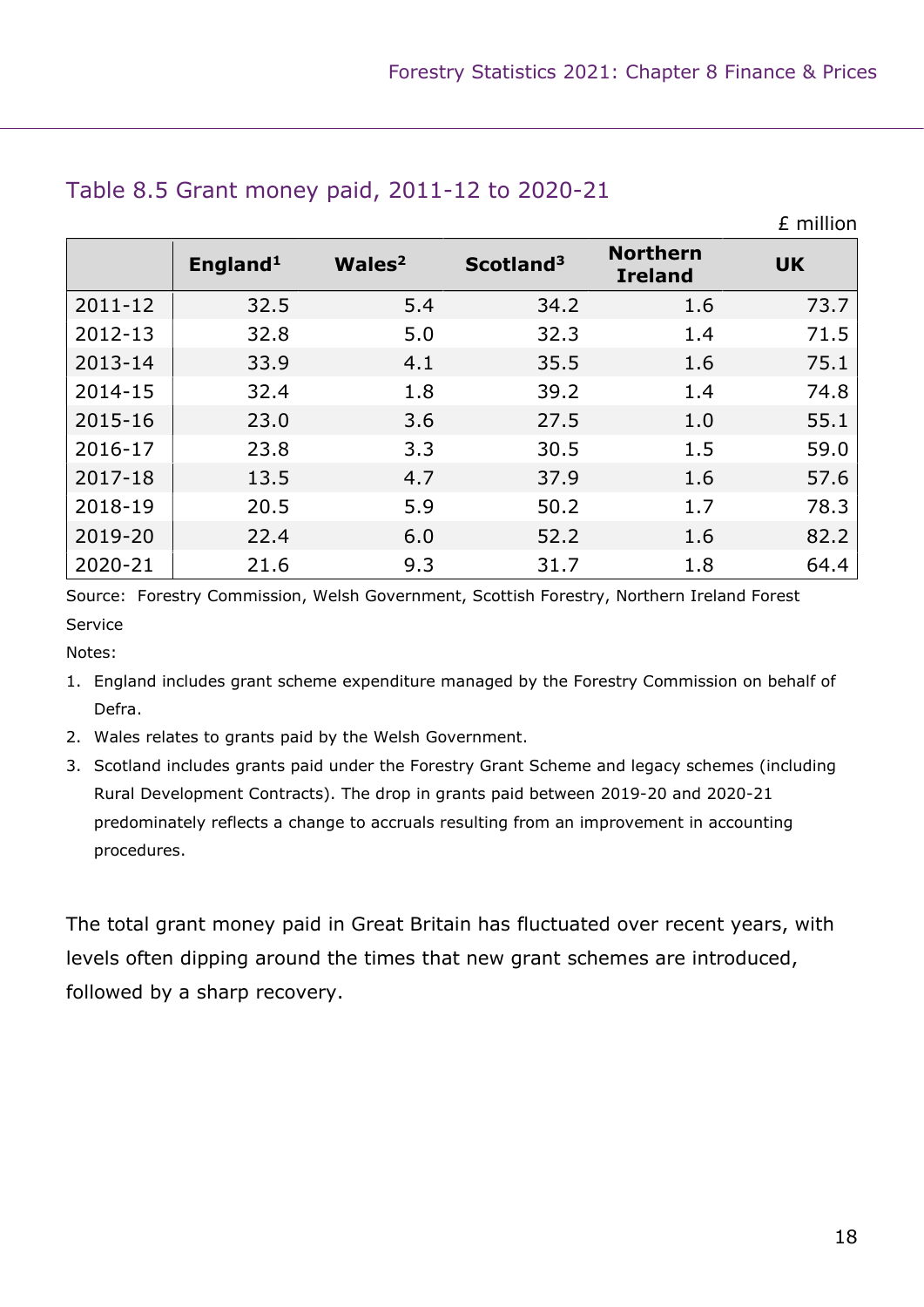

#### Figure 8.2 Grant money paid, 2011-12 to 2020-21

Source: Forestry Commission, Welsh Government, Scottish Forestry, Northern Ireland Forest Service

- 1. England includes grant scheme expenditure managed by the Forestry Commission on behalf of Defra.
- 2. Wales relates to grants paid by the Welsh Government.
- 3. Scotland includes grants paid under the Forestry Grant Scheme and legacy schemes (including Rural Development Contracts). The drop in grants paid between 2019-20 and 2020-21 predominately reflects a change to accruals resulting from an improvement in accounting procedures.